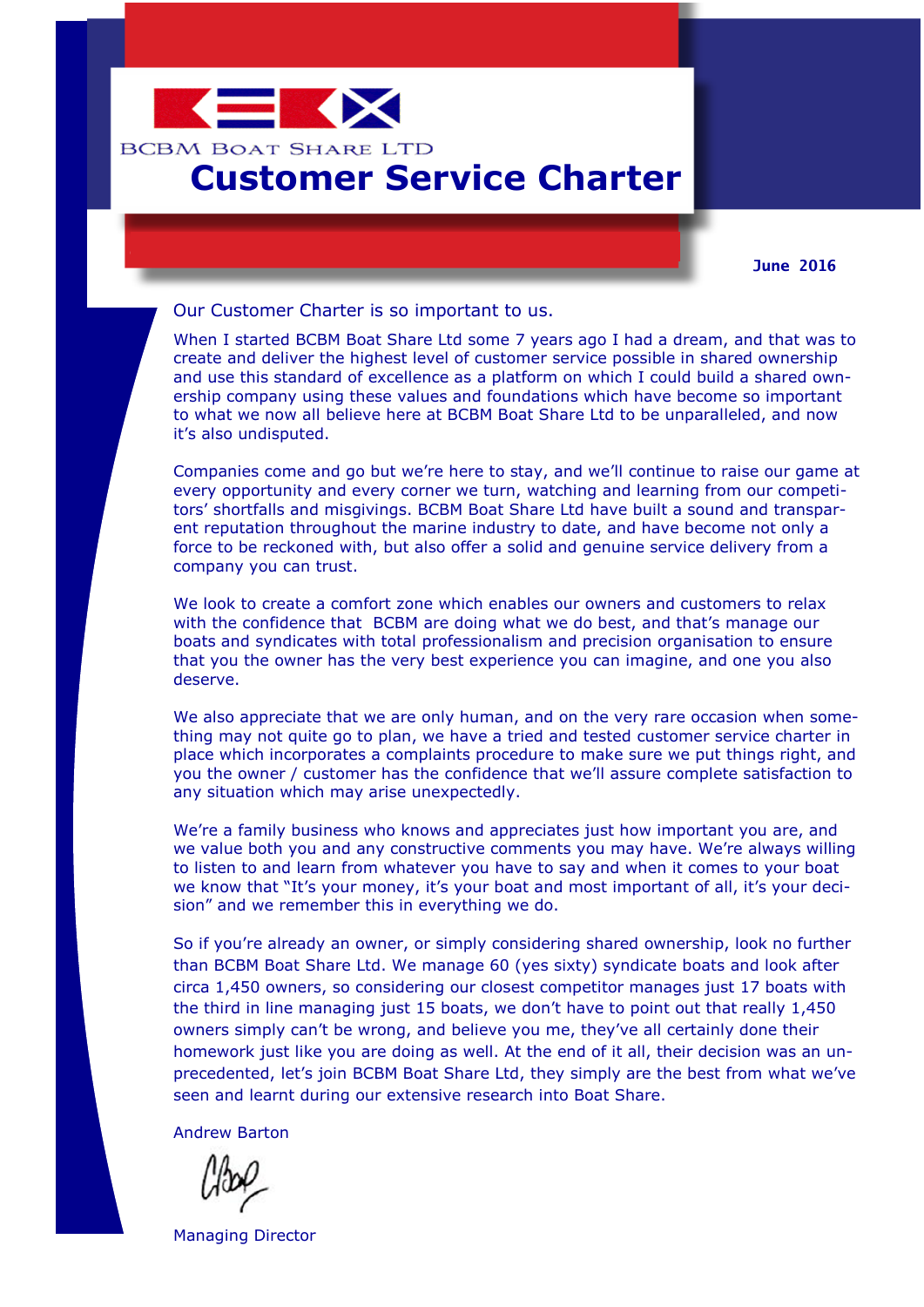

## Customer Service Charter—From a name you can trust

## Our Vision

To deliver an unrivalled shared ownership experience with the transparency of a company that you can trust.

Give you peace of mind and confidence that you made the right decision when you chose BCBM.

Never mislead or misinform our owners and always be there to support and assist you 24/7.

Offer friendly and honest advice on a range of subjects and topics which all involve making your boating experience a memorable one on every occasion.

## Our aim and promise to you – our valued customer

We will go that extra mile to ensure you have the best experience possible – whether it's providing new owners with a bespoke handover service, negotiating preferential rates for owners with marinas or gifting popular waterways publications to each syndicate boat to make your cruise that bit more enjoyable.

We have created an in-depth welcome and information pack for every marina we use so our owners know exactly what's available in each local area to aid and assist their holiday experience.

Often it's the small things that count and we are able to store owners' boating belongings, especially for those who come from abroad and we can take delivery of supermarket holiday food ready to stock the boat when owners arrive.

As the UK's leading shared ownership company we continually strive to deliver the highest possible customer service and ensure that what we deliver is of the very highest standard.

At BCBM we're a people company and looking after all our owners is what we enjoy and do best in our opinion. We pride ourselves on creating a friendly family-like environment and that's what makes it all worthwhile for us.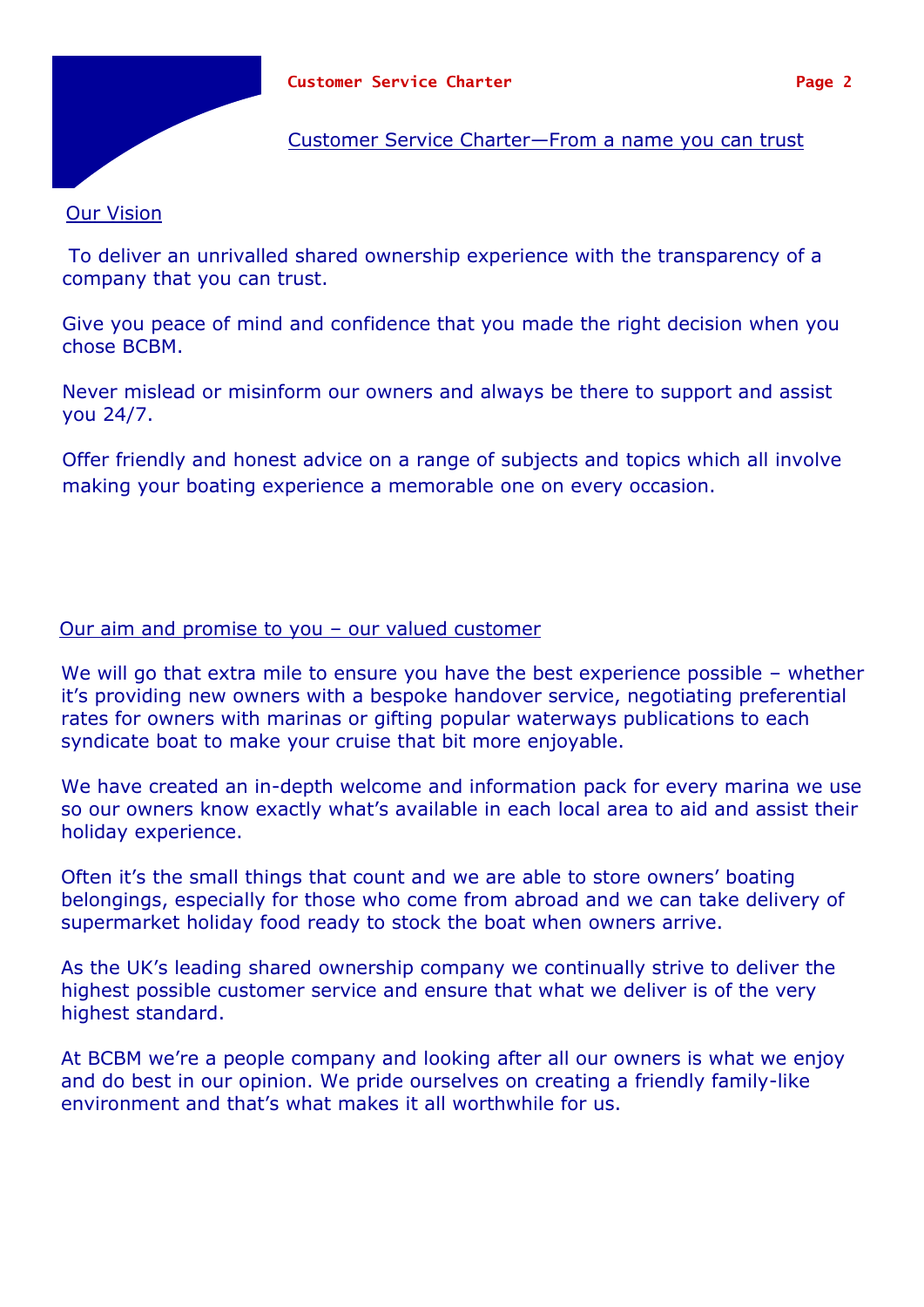Over the last seven years BCBM have grown to successfully provide management services for 60 shared ownership boats – something we are very proud of and put down to our determination to provide the best in customer service.

Here at BCBM, we are dedicated to providing you with the very best service in boat management and boat share sales. All our staff are handpicked for their expertise and professionalism in looking after the one thing that without, we simply can't survive – you, the customer.

What you can expect from us

- A fully comprehensive, transparent management and share sales service
- Well trained, experienced staff who are professional and enthusiastic
- 24/7 availability you will be able to speak to a member of staff no matter when you call
- Timely, clear and accurate information to keep you up to date
- We listen carefully to what our customers tell us and will ensure prompt responses to any communication
- An effective system to deal with complaints if things do not meet your expectations

Help us to help you by:

- Letting us know if anything is not as you expect and do so as and when it happens so that we can sort it on the spot
- Giving us constructive feedback that we can act upon to ever improve our service to you
- Letting us know when something works well so that we know we are doing it right.



Dee Barton Sales Manager



Carole Briese Finance Manager